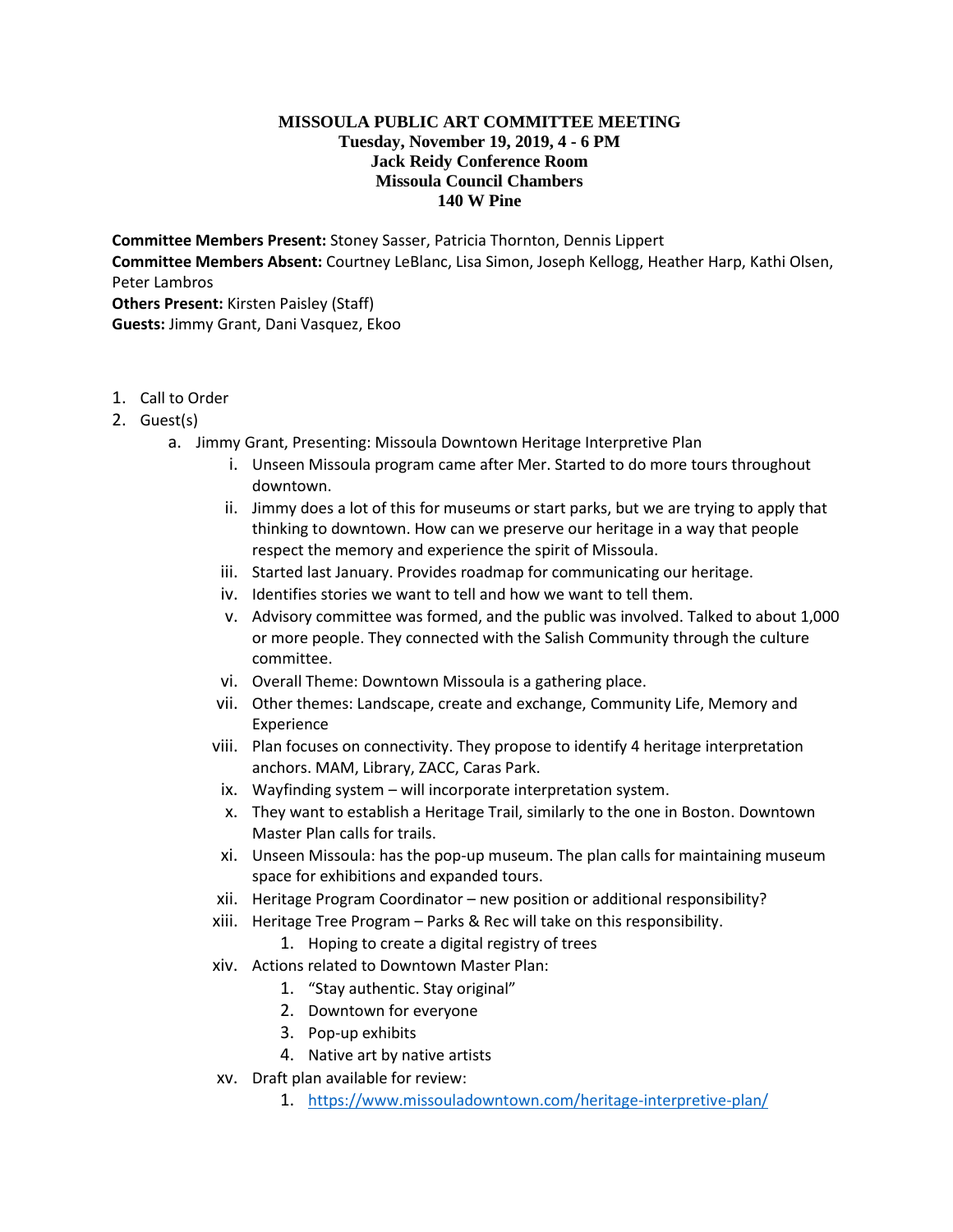- xvi. Jimmy a[t jgrant@hrassoc.com](mailto:jgrant@hrassoc.com) would love to hear feedback. He welcomes any/all feedback. They are hoping to take feedback in the next month before it is approved by the City and other entities at the end of the year.
- xvii. Stoney: Will AR or VR be incorporated? Jimm: yes. Next Exit History is the ap we are using and want to continue to develop. The problem with the ap right now is that it isn't getting much traffic. Hopefully we can continue to improve this ap to include more education and information on art and historic sites downtown.
- xviii. Implementation is key. There will be a later breakdown of responsibilities.
- 3. Housekeeping/Term Limits/Absences: Courtney
	- a. For December meeting
- 4. Approval of Minutes
	- a. October 2019 Minutes
		- i. To be voted on at December meeting
- 5. New PAC Logo: Courtney
	- a. For December meeting
- 6. CPAL: Courtney
	- a. For December meeting
- 7. Art Smart Book Club: Patricia
	- a. Talking about doing a book club that educates about the arts in our area and worldwide. Let Patricia know if we have any book suggestions.
	- b. Hoping to start the book club in January. Will have a list together by December meeting.
	- c. Patricia is also working on a word problem. Different ways to get people think about who is getting chosen to do art, and how to choose art. Things to think about when creating art.
	- d. Ekoo: Racial equity project has a monthly book club in Missoula. Every Second Tuesday at Good Works Ventures.
- 8. How-to Sub-Committee: Patricia
	- a. Had one meeting with Stoney. With new ZACC she hasn't had a ton of time to focus on this.
- 9. Library Mural: Courtney
	- a. For December meeting
- 10. Announcements, News, or Upcoming Events
- 11. Comments
	- a. December meeting: Update on Native Mural Project, Lisa
	- b. December meeting: CoMPAC Live!, Stoney
		- i. Will have a roughly blocked out timeline for this project.
		- ii. Wants to include list of expectations and responsibilities.
- 12. Adjournment at 4:51 PM
	- a. Next meeting set for Dec.  $17, 4 6$  PM

**The City makes reasonable accommodations for any known disability that may interfere with a person's ability to participate in this meeting. People needing assistance should provide advanced notice to allow adequate time to make needed arrangements. Please call Heidi Bakula at (406) 552- 6003 or write her at Mayor's office, 435 Ryman, Missoula, MT 59802 to make the request known.** 

**STRATEGIC PLANNING GOALS 2017-2019**